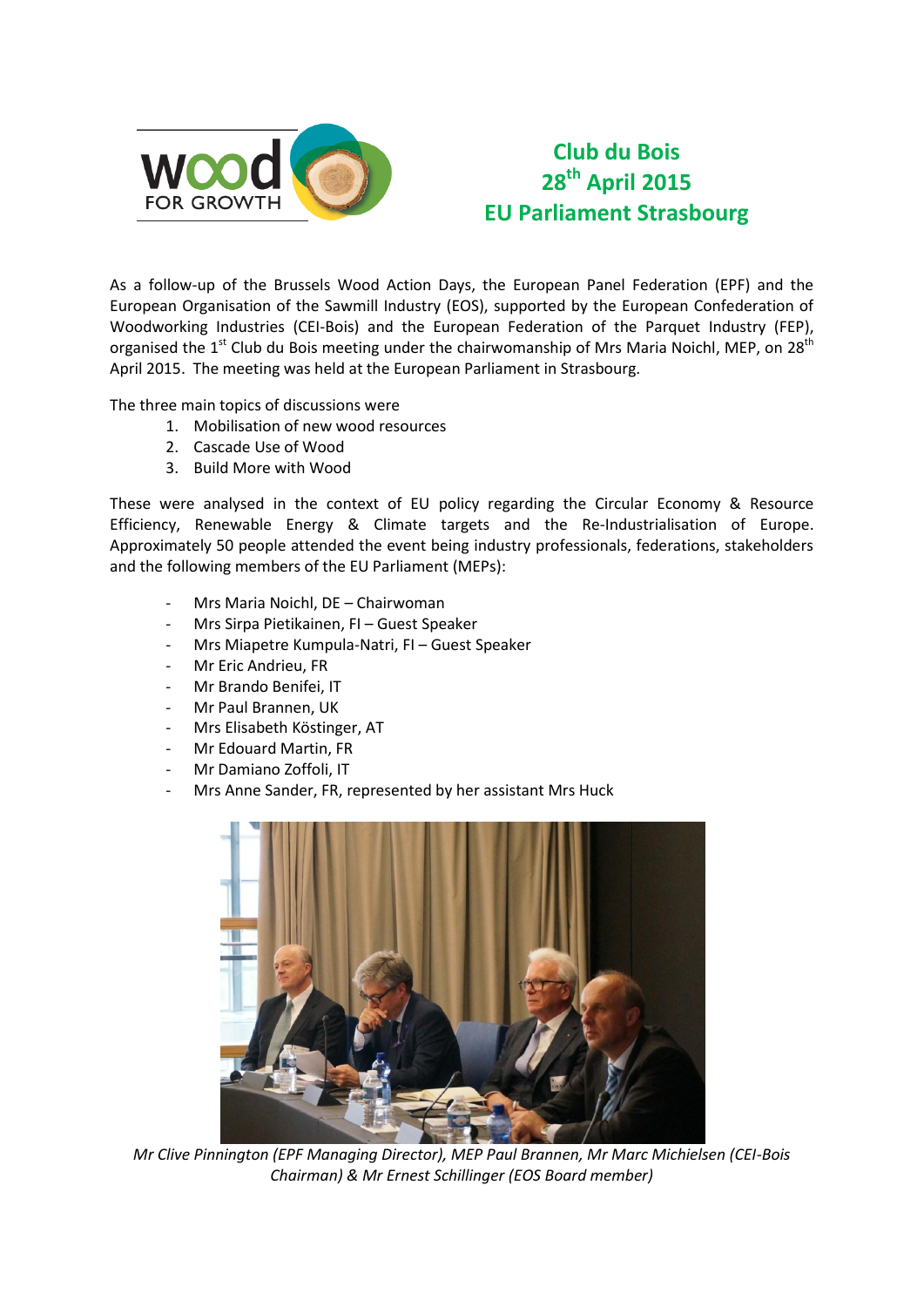### **Opening, by Mrs Maria Noichl, MEP**

Mrs Noichl opened the meeting and expressed her pleasure to see such a large number of participants and MEPs. She stressed the versatile applications of wood products and gave the floor to the experts of the sector asking them to illustrate the challenges and opportunities for the woodworking industries.

## **New Renewable Energy Directive for 2030: Wood Scarcity, by Mr Ladislaus Döry, EPF Chairman**

Mr Döry introduced woodworking as the  $5<sup>th</sup>$  largest manufacturing industry in Europe that employs 3 million workers and contributes more than €218 billion to the economy. He expressed the sector's target to grow by 4%, thereby adding 80,000 jobs especially in rural areas, generating €405 million extra in tax revenues and reducing CO<sub>2</sub> emissions by 150 million tonnes.



*Mr Döry (EPF Chairman) & the attentive audience including 11 MEPs as well as several assistants*

Mr Döry presented the participants with data on wood availability and the dramatic raise of wood as an energy source rather than as a material. He stressed that Europe will face a dramatic shortfall of wood by around 2020 as Member States attempt to meet their National Renewable Energy Action Plans as required by the EU Renewable Energy Directive. Mr Döry clearly recognised the importance of mobilising more wood resources and stressed that national subsidies should be redirected to increase wood availability and not to the production of renewable energy with wood.

There was a unanimity in the room that "Grow to Burn" was not the most efficient use of our planet's resources. As an alternative, the sector's 'Cascade" principle (use, re-use, recycle) that helps to provide 30x more jobs and 10x more value was presented and fully supported. Mr Döry closed with a challenge to "Build more with wood", thereby encouraging a virtuous circle that satisfies the EU's Energy, Climate and Industrial goals together.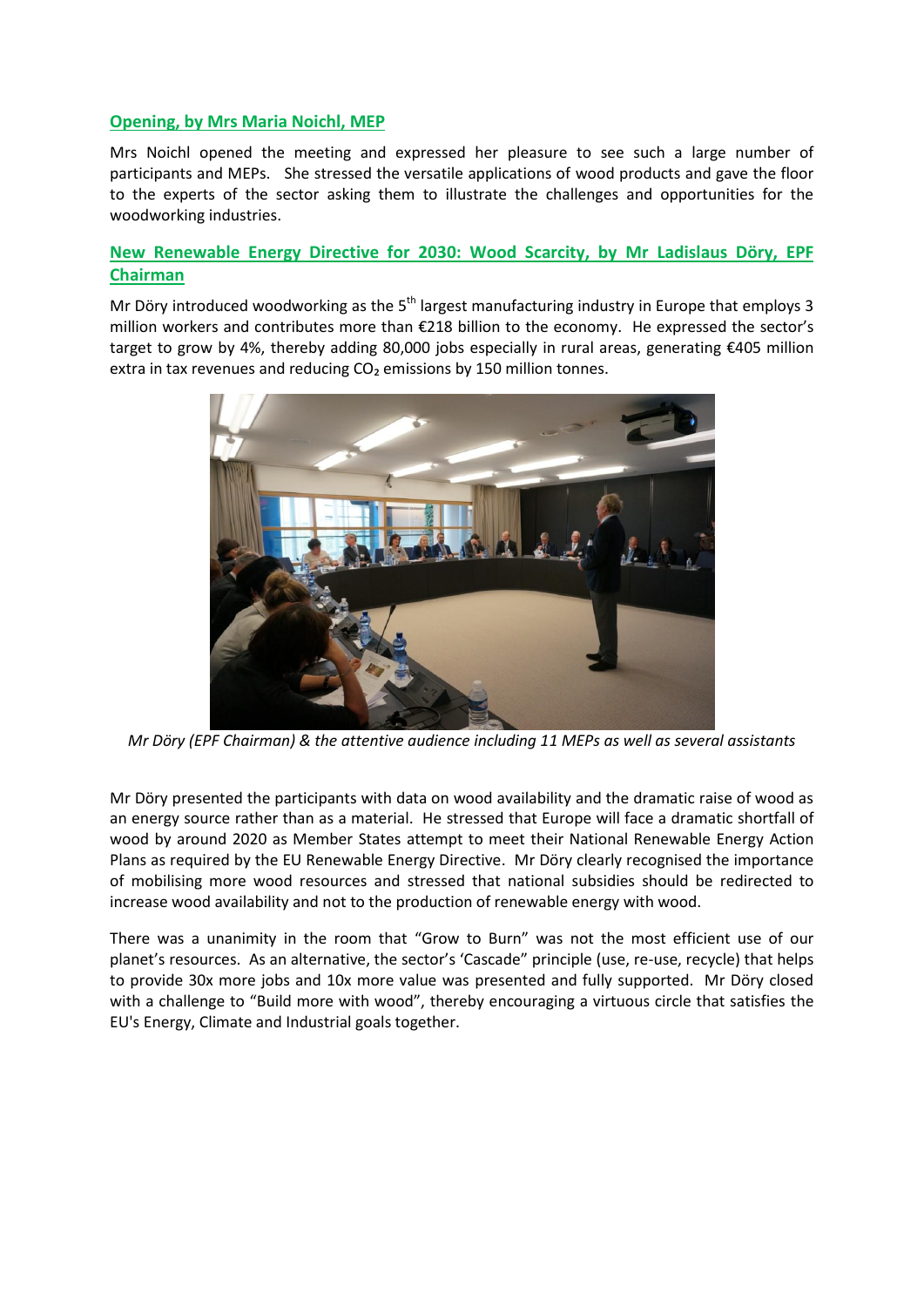



*MEP Damiano Zoffoli & MEP Brando Benifei MEP Elisabeth Köstinger, Mr Paulo Scommegna (EPF member company Saviola Group), MEP Eric Andrieu* 

#### **Wood-working in the bio-economy, by Mrs Miapetre Kumpula-Natri, MEP**

As Chairwoman of the bio-economy European Parliament Intergroup, Mrs Kumpula-Natri fully supported the cascade flow of wood, albeit adapted intelligently and not arbitrarily to local and regional differences, this being the best use of resources. However, she explained that not everybody is fully aware or in support of this principle; in fact the very same day the European Parliament had voted and adopted a compromised agreement on the production of biofuels that does not respect a cascading principle or a waste hierarchy. MEP Kumpula-Natri pointed out that wood is not just a traditional material, but may also lead to the production of innovative, sustainable and environmentally friendly materials.



As regards 'building with wood', she highlighted that unfortunately Finnish fire regulations are still impeding a strong development of wooden buildings. MEP Kumpula-Natri stressed that the use of resource efficient tools was and is the only way to reach 2020 objectives in terms of  $CO<sub>2</sub>$  reduction.

*MEP Maria Noichl & MEP Miapetre Kumpula-Natri* 

#### **Circular Economy: optimising the entire lifecycle of materials, by Sirpa Pietikainen, MEP**

Resource efficiency was the main topic of discussion for MEP Sirpa Pietikainen, who is the EP Rapporteur for the European Report proposal on "Resource efficiency: moving towards a circular economy". She invited all present to read her report, and underlined several elements that she considered of major importance. MEP Pietikainen explained that the excessive and unsustainable use of resources is the root of various environmental hazards, such as climate change, desertification, deforestation and loss of biodiversity. For this reason, resources should be used in a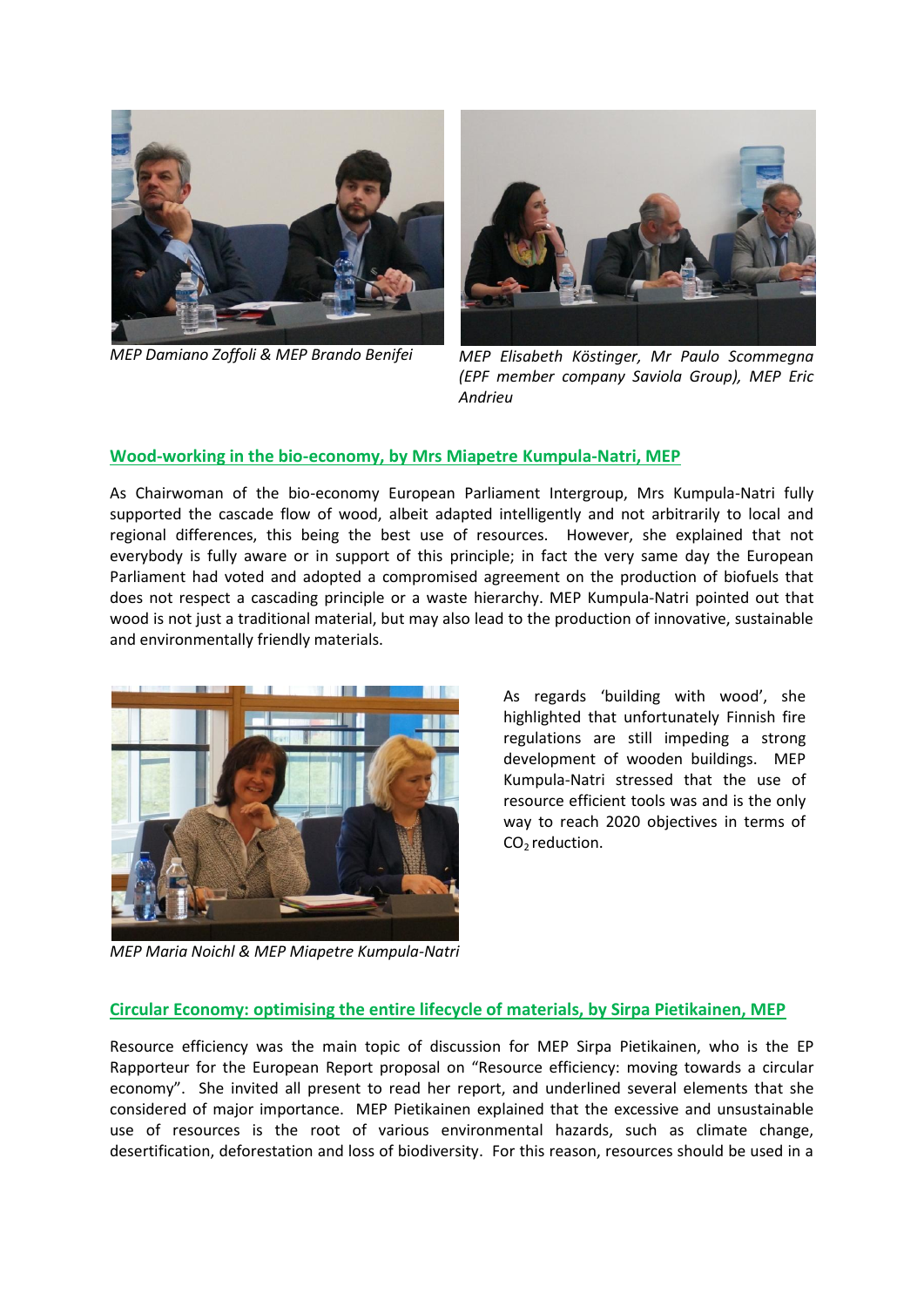more efficient way, in particular with the application of the cascading principle. Additionally, the use of sustainable, renewable resources should come first compared to non-renewable resources.

Mrs Pietikainen introduced the concept of "Backcasting". She took the 2050 goal of consuming no more than 1x our planet's available resources and encouraged that we reach this via a series of measurable targets and sub-targets. She highlighted the importance of the Ecodesign Directive, where all relevant resource-efficiency features should eventually become mandatory for product design. MEP Pietikainen concluded with a challenge to all attendees to support the setting of binding targets to help us achieve our future ambitions for Europe. *MEP Maria Noichl & MEP Sirpa Pietikainen*





## **Indicators for resource efficient buildings, by Kimmo Järvinen, Secretary General of EOS**

*Mr Kimmo Järvinen, EOS Secretary General*

Mr Järvinen emphasised the role of wood as a tool for reducing  $CO<sub>2</sub>$  emissions. He highlighted that the CO<sub>2</sub> stored in timber building products can reach ca. 800kg/m<sup>3</sup> and that the substitution of wood for other construction materials in buildings could save an average of 1.1 tonnes  $CO<sub>2</sub>/m<sup>3</sup>$ .

To demonstrate the value of using more wood products in buildings he presented the results that might have been achieved had the European Parliament in Strasbourg been made of timber and wood, namely a significantly lower carbon footprint and reduced energy demand. Mr Järvinen concluded that  $CO_2$  storage capacity and/or a  $CO_2$  footprint calculation should be part of the building LCA in order to improve Europe's resource efficiency and the environmental performance.